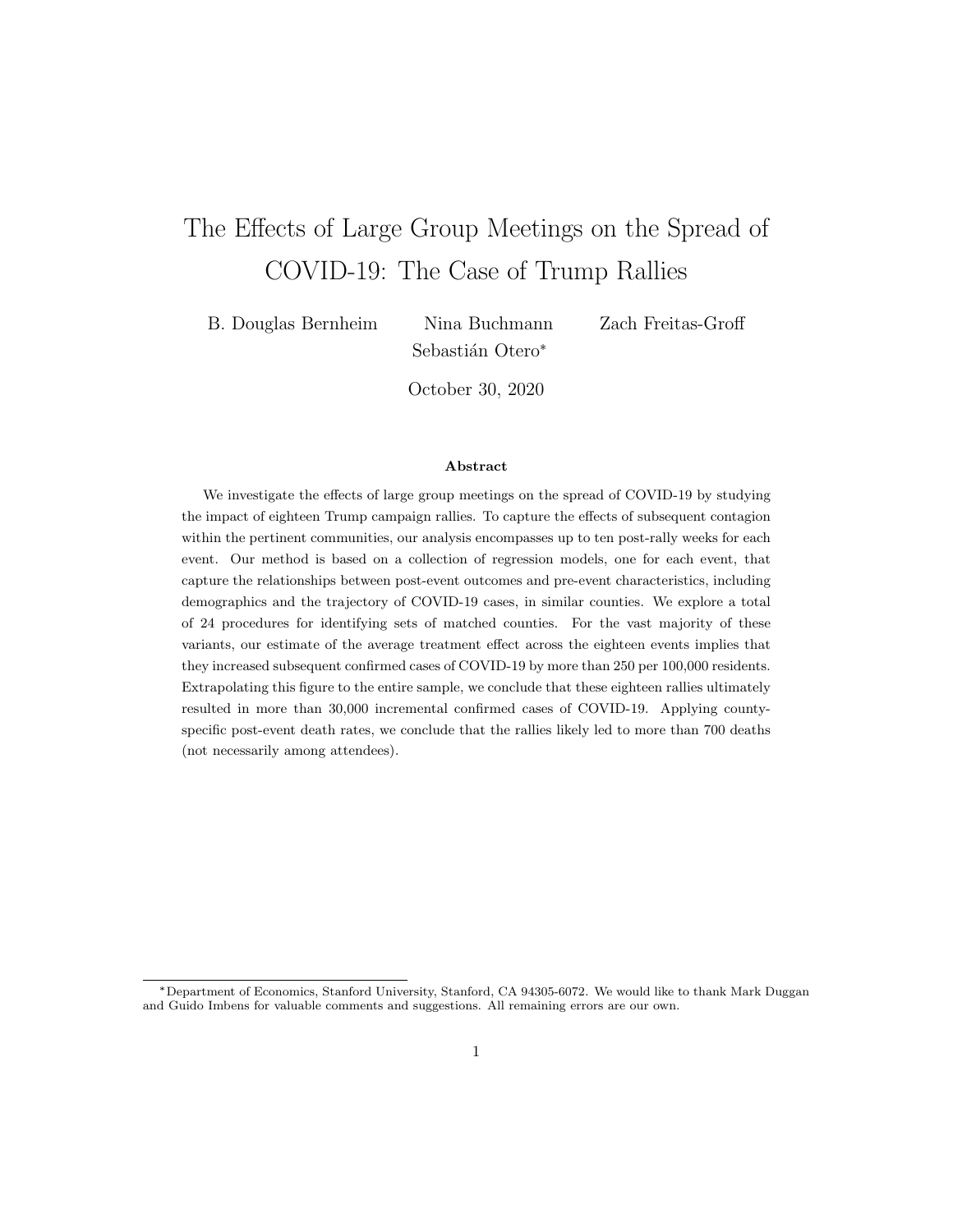## 1 Introduction

As of this writing, more than 8.7 million Americans have contracted COVID 19, resulting in more than 225,000 deaths [\(Dong et al., 2020\)](#page-14-0). The CDC has advised that large in-person events, particularly in settings where participants do not wear masks or practice social distancing, pose a substantial risk of further contagion [\(Centers for Disease Control and Prevention, 2020\)](#page-14-1). There is reason to fear that such gatherings can serve as "superspreader events," severely undermining efforts to control the pandemic [\(Dave et al., 2020\)](#page-14-2).

The purpose of this study is to shed light on these issues by studying the impact of election rallies held by President Donald Trump's campaign between June 20th and September 30th, 2020. Trump rallies have several distinguishing features that lend themselves to this inquiry. First, they involved large numbers of attendees. Though data on attendance is poor, it appears that the number of attendees was generally in the thousands and sometimes in the tens of thousands. Because the available information about the incidence of COVID-19 is at the county level, the effects of smaller meetings would be more difficult to detect using our methods. Second, the set of major Trump campaign events is easily identified. We know whether and when the Trump campaign held a rally in each county. This property allows us to distinguish between "treated" and "untreated" counties. Third, the events occurred on identifiable days. They neither recurred within a given county nor stretched across several days. This feature allows us to evaluate the effects of individual gatherings. Fourth, rallies were not geographically ubiquitous. As a result, we always have a rich set of untreated counties we can use as comparators. Fifth, at least through September 2020, the degree of compliance with guidelines concerning the use of masks and social distancing was low [\(Sanchez, 2020\)](#page-14-3), in part because the Trump campaign downplayed the risk of infection [\(Bella,](#page-14-4) [2020\)](#page-14-4). This feature heightens the risk that a rally could become a "superspreader event."

Despite these favorable characteristics, the task of evaluating the effects of Trump rallies on the spread of COVID-19 remains challenging for the reasons detailed in Section [3.](#page-4-0) Briefly, our approach involves a separate analysis for each of eighteen Trump rallies. We identify a set of counties that are comparable to the event county at the pertinent point in time, based at least in part on the trajectory of confirmed COVID-19 cases prior to the rally date. We then estimate the statistical relationship among those counties between subsequent COVID-19 cases and various conditions, such as pre-existing COVID-19 prevalence and pandemic-related restrictions, along with demographic characteristics. We use this relationship to predict the post-event incidence of new confirmed COVID-19 cases for the event county. The difference between the actual incidence and the predicted incidence is an estimate of the treatment effect. Because the standard error of each prediction is large, we combine estimates across events to obtain an average treatment effect. We also perform the same analysis for the event counties focusing on a "placebo event" occurring 10 weeks before the actual event. This exercise allows us to determine whether our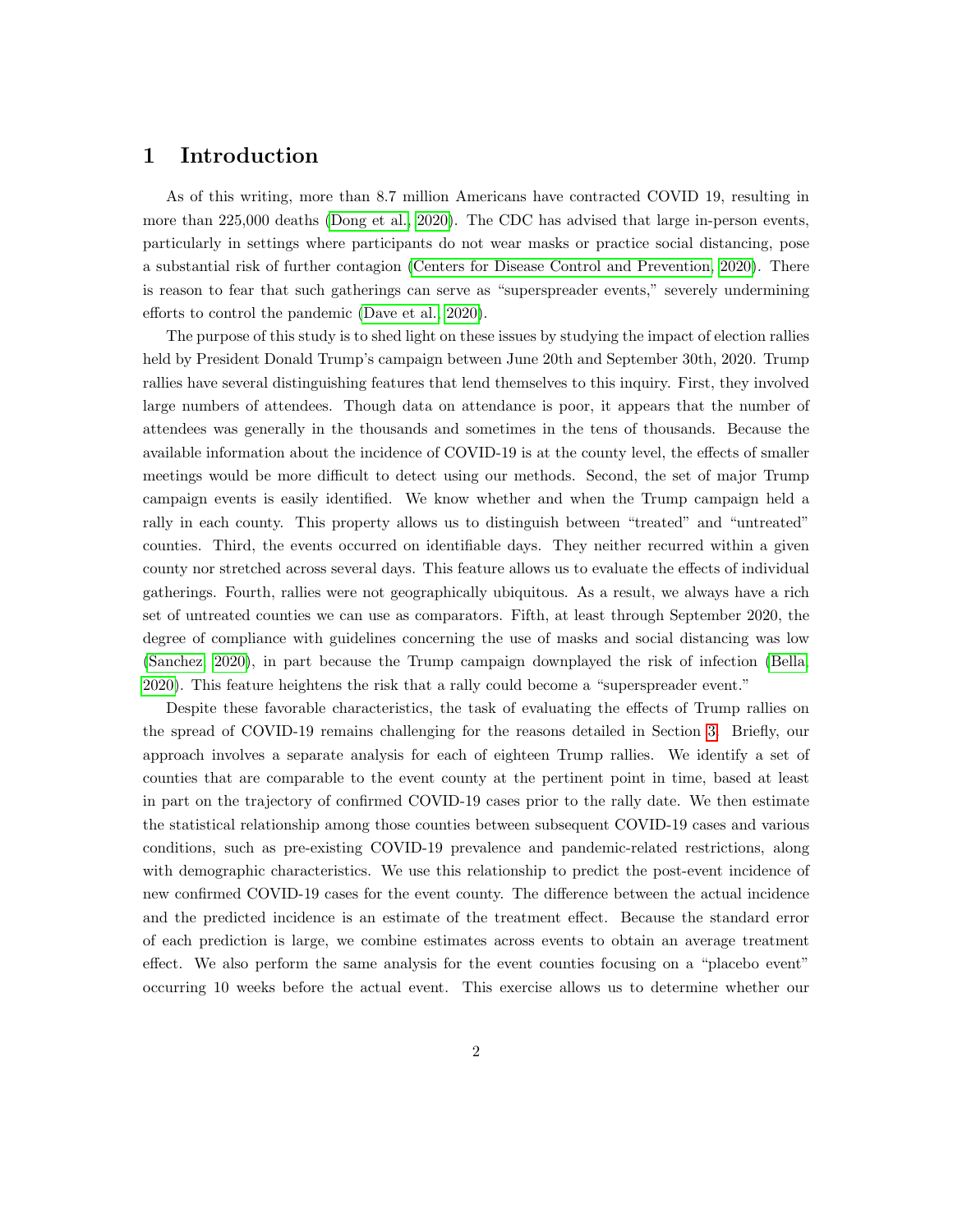method systematically mispredicts the outcomes for event counties, and to evaluate the possible existence of pre-event trend in "unexplained" cases occurring prior to the event (which, in principle, could produce spurious treatment effects after the event).

Although our methods involve prediction models, it is important to understand that the nature of these predictions differ in critical ways from the types of predictions generated by epidemiological models. In the typical epidemiological analysis, predictions for a collection of jurisdictions between a fixed point in time,  $t$  (often the present), and some subsequent point in time,  $t'$ , are based only on data pertaining to period  $t$  and earlier periods (e.g., current and past data). In contrast, our approach is to predict outcomes in an event jurisdiction between periods  $t$  and  $t'$  based not only on that jurisdiction's history up until  $t$ , but also on the complete histories of comparable counties through period  $t'$ . In other words, our predictions employ "future" data for comparable counties, whereas epidemiological models do not. Consequently, in contrast to the epidemiologists, we are not forecasting into an unobserved period of time. Rather, we are observing outcomes within the forecast period for comparable counties, and making inferences about the county of interest based on similarities.

For the vast majority of county matching procedures we employ, our estimate of the average treatment effect across the eighteen rallies implies that they increased subsequent confirmed cases of COVID-19 by more than 250 per 100,000 residents. In contrast, the pseudo-treatment effects for the placebo events are small, slightly negative, and statistically insignificant. The striking contrast between the estimated treatment effects for the actual events and the pseudo-treatment effects for the placebo events underscores the reliability of our results. Extrapolating the average treatment effects to the entire sample, we conclude that these eighteen rallies ultimately resulted in more than 30,000 incremental confirmed cases of COVID-19. Applying county-specific post-event death rates, we conclude that the rallies likely led to more than 700 deaths (not necessarily among attendees).

We are aware of a small handful of related analyses. [Dave et al.](#page-14-2) [\(2020\)](#page-14-2) focus on the Tulsa rally. Based on a synthetic control involving comparable counties, they find no elevation in new cases or deaths. A problem with focusing on a single event is that COVID-19 outcomes are highly variable, as indicated by the magnitudes of the standard errors of the forecasts in our analysis. In such settings, measuring the average treatment effect over multiple events, as in our study, produces more reliable results. Like us, [Waldrop and Gee](#page-14-5) [\(2020\)](#page-14-5) follow the strategy of focusing on a collection of rallies,<sup>[1](#page-0-0)</sup> but their analysis simply asks whether cases in the three weeks following the rally were above or below pre-existing trends. Our analysis involves more elaborate forecasts and encompasses up to 10 weeks of post-event data. The latter difference may be particular important, in that the effects of a superspreader event may snowball over time. Even so, the study's conclusions

<sup>&</sup>lt;sup>1</sup>Because they focused on a shorter post-event window, they employed data on 22 rally events, whereas we study 18.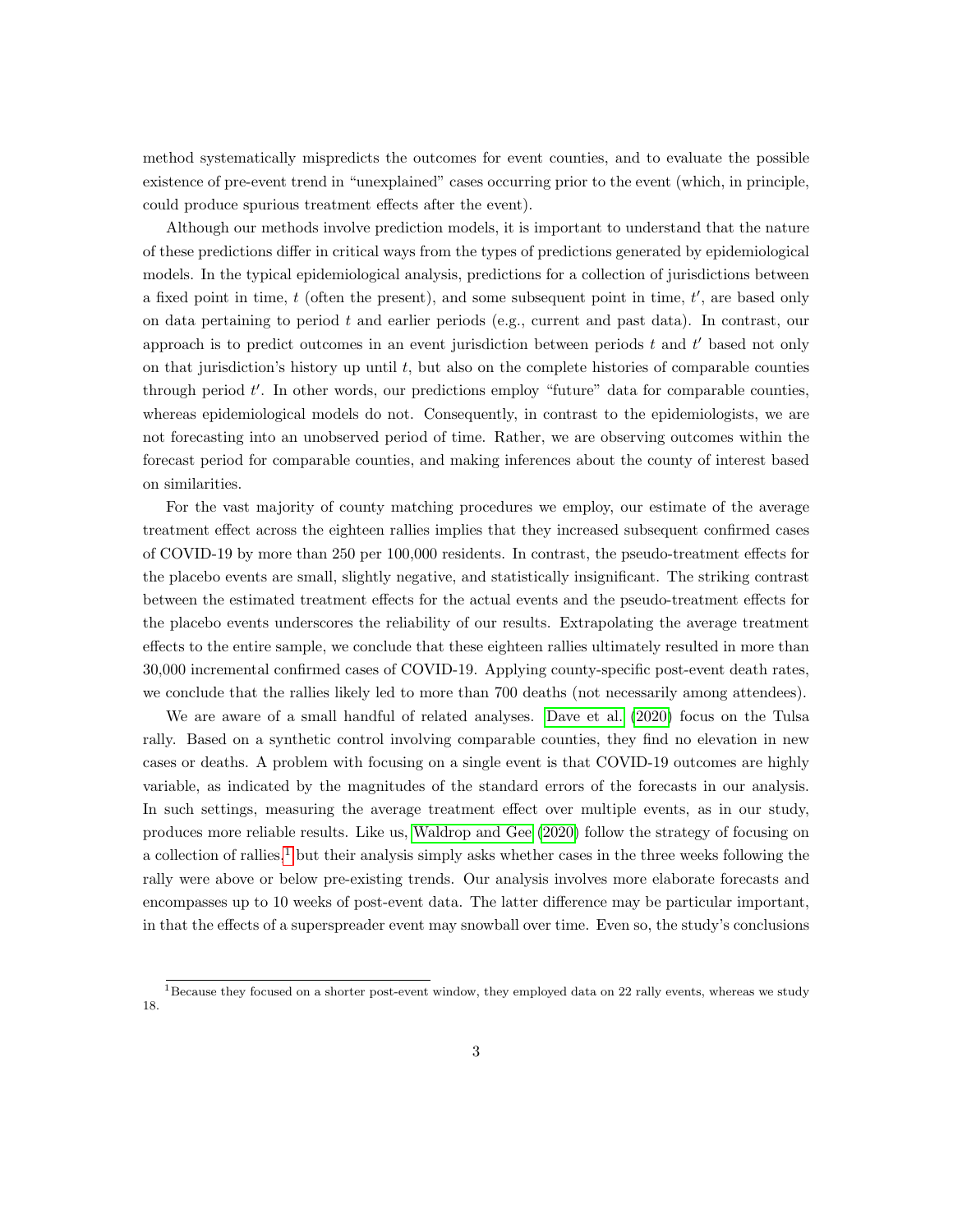corroborate ours: "...the Trump rallies are often followed by increased community spread of the coronavirus...". Analysis in [Nayer](#page-14-6) [\(2020\)](#page-14-6) points to a similar conclusion.

The paper is organized as follows. Section [2](#page-3-0) describes the data used in our analysis, Section [3](#page-4-0) details our methods and presents our main results, Section [4](#page-10-0) presents additional analyses of highly impacted counties, and Section [5](#page-12-0) concludes.

# <span id="page-3-0"></span>2 Data

### 2.1 Trump rallies

We focus on rallies held between June 20th and September 22nd. While the Trump campaign held many rallies after September 22nd, we do not include them in our analysis for two reasons. First, because the effects of an event may grow substantially over time as incremental infections spread, we required at least four weeks of post-event data (excluding the week of the rally). Second, there are some indications that compliance with public health guidelines, such as the use of masks, improved at later rallies. While it would be worth evaluating the diminution of treatment effects resulting from greater compliance, we currently lack sufficient compliance data to conduct that investigation.

We obtain a list of general election Tump rallies via a regularly-updated Wikipedia list based on local and national news reports. We verify the date and county of the rally from local news reports. We manually record from news reports whether the rally was indoors.

Table [1](#page-4-1) lists the rallies we include in our analysis, their dates, and whether they were indoor or outdoor.

### 2.2 Data on COVID 19

Our data on the incidence of COVID-19 comes from the COVID-19 Data Repository maintained by the Center for Systems Science and Engineering (CSSE) at Johns Hopkins University [\(Dong](#page-14-0) [et al., 2020\)](#page-14-0). The CSSE collects case and death reports from the CDC and U.S. state and local governments. The CSSE time series data includes total confirmed cases and deaths from COVID-19 associated with each Federal Information Processing Standards county code beginning January 22nd, 2020. The frequency of the data is daily, but we use it to construct weekly data series to reduce noise. We obtain measures of new cases and deaths for each week by differencing these series. In a small number of cases, the resulting measure of new cases or deaths is negative; we treat those increments as zero. The CSSE also provides the latitude and longitude for each county, which we use to compute the distance to the nearest rally county where relevant.<sup>[2](#page-0-0)</sup>

 $^{2}$ Through exploratory analysis, we found no elevation of COVID-19 cases in neighboring counties. However, to reduce the threat of measurement error from spillovers, we drop all counties within 50 kilometers of an event county.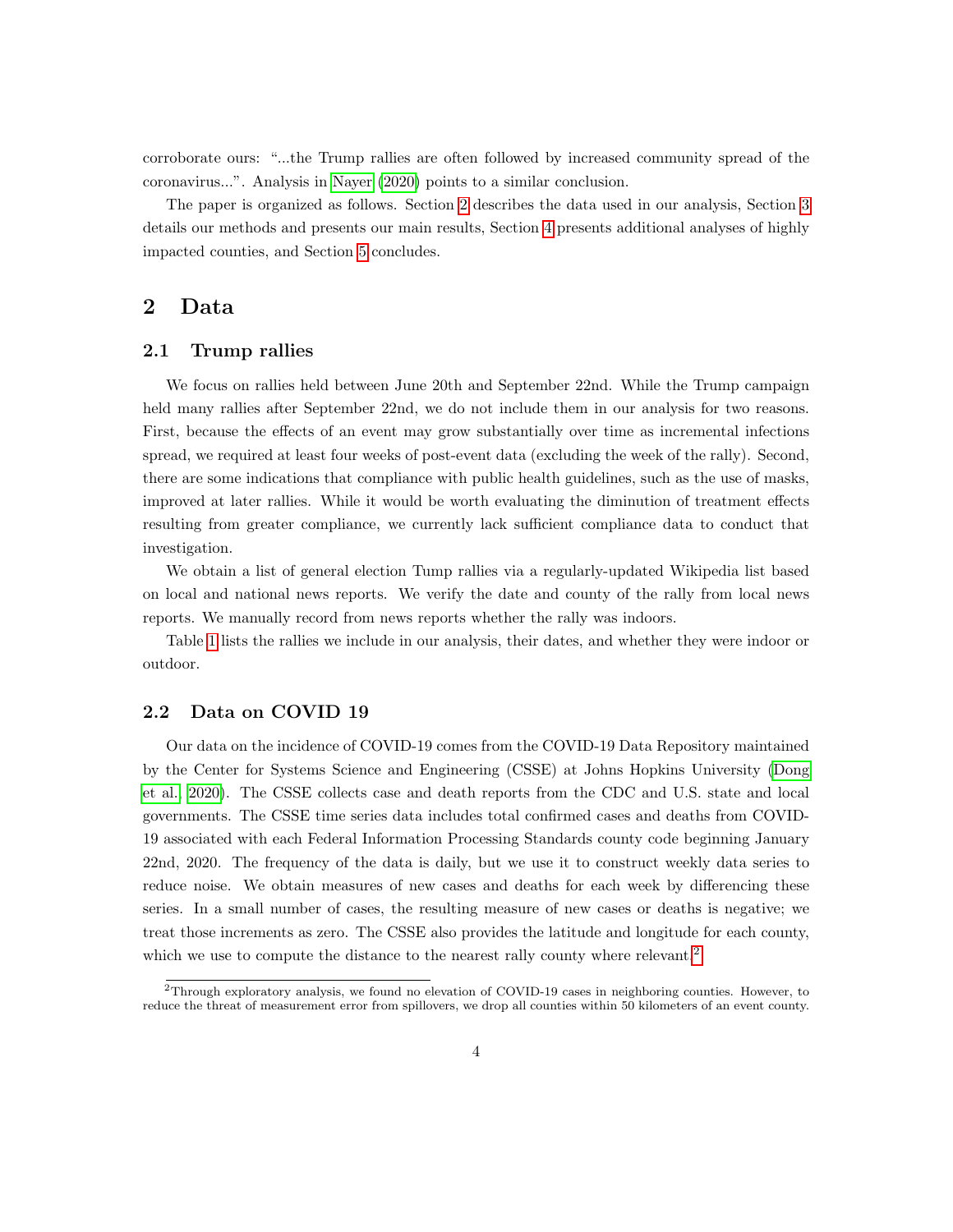<span id="page-4-1"></span>

| City          | Date      | Indoors        | City                | Date      | Indoors        |
|---------------|-----------|----------------|---------------------|-----------|----------------|
| Tulsa         | 6/20/2020 | Yes            | Henderson           | 9/13/2020 | Yes            |
| Phoenix       | 6/23/2020 | Yes            | Mosinee             | 9/17/2020 | $\rm No$       |
| Mankato       | 8/17/2020 | $\rm No$       | Bemidji             | 9/18/2020 | $\rm No$       |
| Oshkosh       | 8/17/2020 | N <sub>0</sub> | Fayetteville        | 9/19/2020 | $\rm No$       |
| Yuma          | 8/18/2020 | $\rm No$       | Swanton             | 9/21/2020 | $\rm No$       |
| Old Forge     | 8/20/2020 | $\rm No$       | Vandalia            | 9/21/2020 | N <sub>0</sub> |
| Londonberry   | 8/28/2020 | $\rm No$       | Pittsburgh          | 9/22/2020 | N <sub>0</sub> |
| Latrobe       | 9/3/2020  | $\rm No$       | <i>Jacksonville</i> | 9/24/2020 | N <sub>0</sub> |
| Winston-Salem | 9/8/2020  | $\rm No$       | Newport News        | 9/25/2020 | $\rm No$       |
| Freeland      | 9/10/2020 | $\rm No$       | Middletown          | 9/26/2020 | $\rm No$       |
| Minden        | 9/12/2020 | $\rm No$       |                     |           |                |

Table 1: List of rallies included in the analysis

Notes: Rallies with only three weeks of post-event data in italics.

### 2.3 Other data

In addition to data on rallies and the spread of COVID-19, we use data on testing, COVIDrelated policies, and county-level demographic and election data, which we obtain from a variety of sources. State-level testing data is provided by the COVID Tracking Project at The Atlantic, which collects information from state departments of public health. We obtain county-level testing data for Wisconsin from the state departments of public health. We also use HealthData.gov's dataset of COVID-19 State and County Policy Orders to obtain county-level policies, such as shelter-in-place orders and mask mandates. Finally, we extract several county-level demographics such as racial and socio-economic compositions from The Census Bureau's Annual County Resident Population Estimates and 2016 election results from the MIT Election Data and Science Lab's 2018 Election Analysis Dataset.

# <span id="page-4-0"></span>3 Measurement of Average Treatment Effects

### 3.1 Methods

Efforts to measure the effects of Trump rallies on the spread of COVID-19 must overcome a number of significant challenges.

First, the dynamics of COVID-19 are complex. Even the most superficial examination of the data reveals that the process governing the spread of COVID-19 differs across counties and changes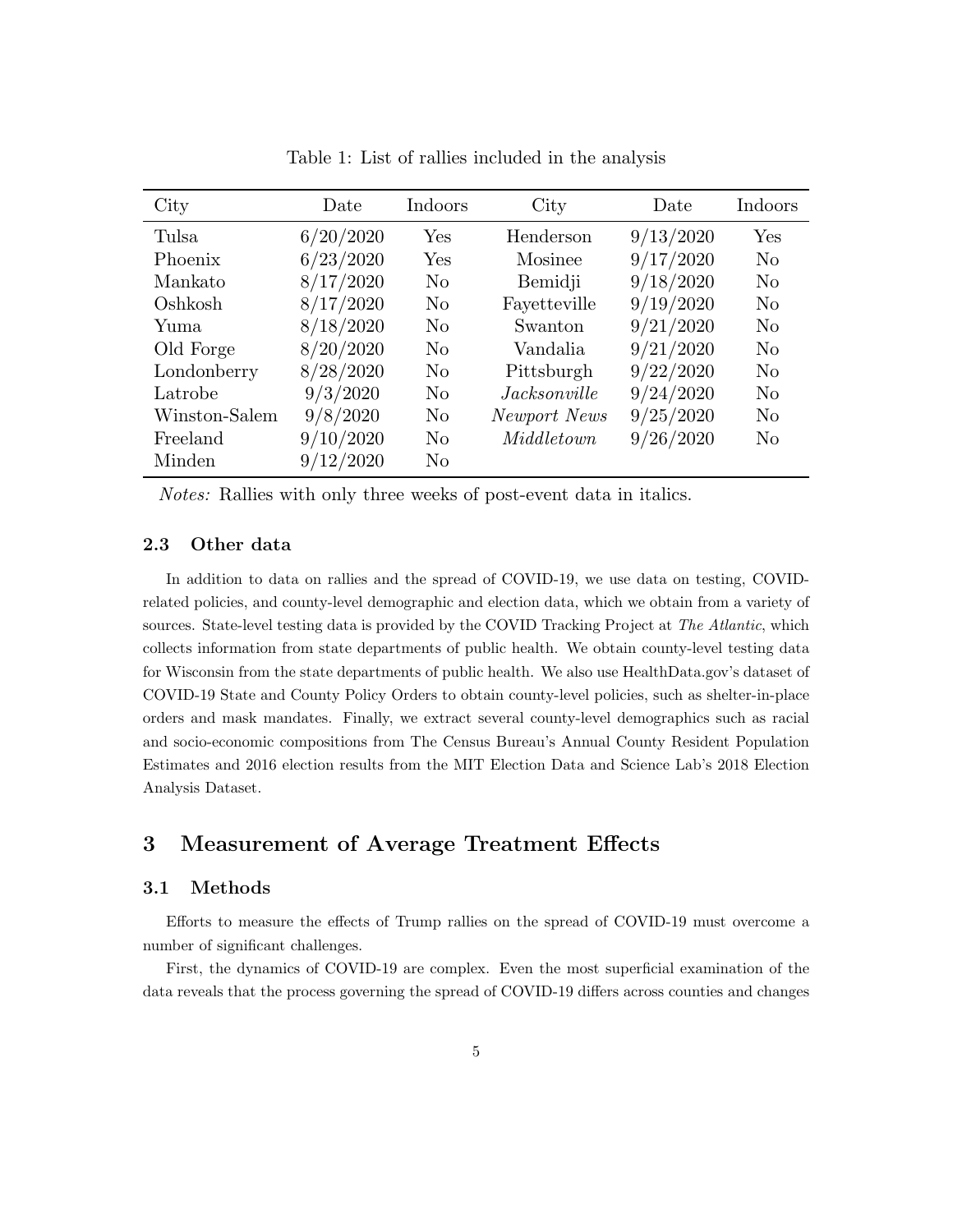over time. To make matters even more challenging, there appears to be substantial cross-county heterogeneity with respect to the manner in which the dynamic process has evolved over time. Accordingly, familiar econometric specifications with time and county fixed effects are not able to accommodate the first-order patterns in the data. Specifications that include interactions between time fixed effects and a handful of county characteristics perform only marginally better. An entirely different approach is required.

Second, the effects of rallies are likely heterogeneous. Treatment effects will depend on whether the rally is indoors or outdoors, the infection rate among attendees, the degree to which infected individuals were "shedding" the virus, the distribution of infected individuals among rally attendees, the fraction of rally attendees wearing masks, the degree of social distancing practiced at the rally, the size of the rally, and precautions taken by attendees after leaving the rally. While the first of these characteristics (indoor/outdoor) is known, the others are not.[3](#page-0-0) An additional consideration is that superspreading likely occurs when circumstances align, which means that the distribution of treatment effects is likely right-skewed.

In this section, we describe the method we deploy to overcome these challenges. In recognition of the dimensions of heterogeneity mentioned above, our approach involves a separate analysis for each rally. First we identify "similar" counties for each event using objective criteria (see [Rubin](#page-14-7) [\(2006\)](#page-14-7) or [Abadie et al.](#page-14-8) [\(2010\)](#page-14-8)). Then we recover the cross-sectional relationship between post-event outcomes and county characteristics, including pre-existing levels of COVID-19, demographics, and policy measures. We then use the estimated relationship to predict the outcome for the county in which the rally occurred. The difference between the actual outcome and the prediction is the estimated treatment effect. Given the noisiness of this measure for individual rallies, we focus our attention on the average treatment effect.

#### 3.1.1 Actual events and placebo events

We will use  $\mathcal{N} \equiv \{1, ..., N\}$  to denote the set of counties, and  $\mathcal{T} \subset \mathcal{N}$  to denote the set of counties in which Trump rallies took place. For  $i \in \mathcal{T}$ , an actual event consists of the pair  $(i, t)$ , where t is the week in which the county i rally occurred. Let  $\mathcal E$  denote the set of actual events. A placebo event consists of a pair  $(i, t)$  such that  $(i, t + 10) \in \mathcal{E}$ . Let P denote the set of placebo events. We use the term *event* to reference either an actual event or a placebo event.

In other words, the placebo event associated with county i always occur 10 weeks before the actual event. We use these placebo events to determine whether our method implies the existence of pseudo-treatment effects in the ten weeks leading up to each event. Were we to find such effects, our measured treatment effects might be attributable to pre-existing trends.

<sup>&</sup>lt;sup>3</sup>As we have noted, there is no consistent and reliable data source on rally attendance.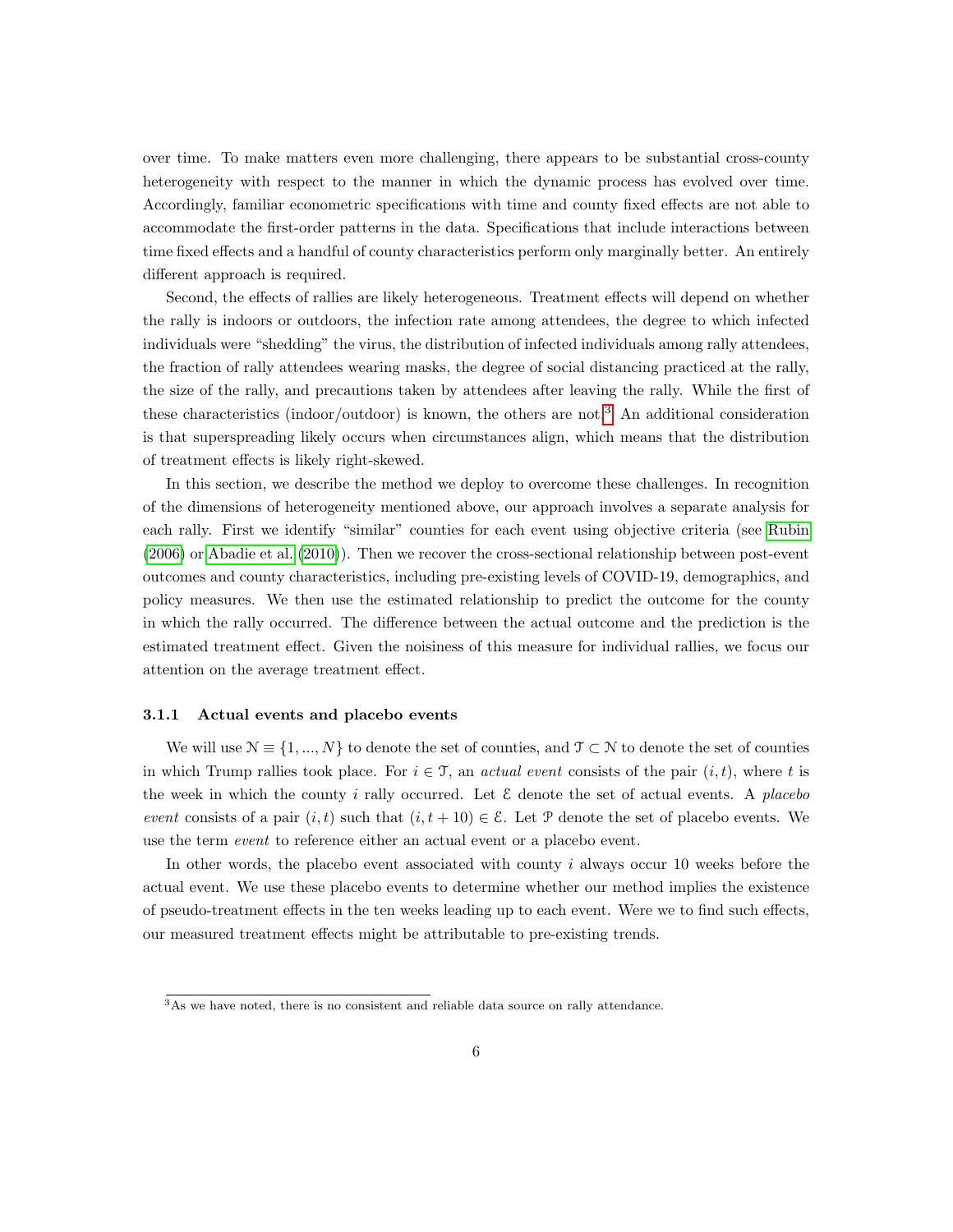#### 3.1.2 Matched samples

For each pair of counties  $i, j \in \mathbb{N}$  and week t, we compute a similarity index,  $s_{ijt} \geq 0$ . Then, for each event  $(i, t) \in \mathcal{E} \cup \mathcal{P}$ , we define the set  $S_{it}$  to consist of the counties with the M smallest values of  $s_{ijt}$ , excluding  $j \in \mathcal{T}$ . In other words,  $S_{it}$  consists of the M counties that are most comparable to county  $i$  in week  $t$  according to the chosen similarity index. In our empirical analysis, we examine  $M \in \{100, 200\}$ . Accordingly, our matched samples with  $M = 100$  represent roughly 3.2% of all counties, and those with  $M = 200$  represent roughly 6.4% of all counties.

We explore robustness with respect to multiple measures of similarity. The most important dimension of comparability is the pre-event trajectory of COVID-19 cases. Letting  $y_{it}$  denote new cases in county  $i$  at time  $t$ , we define the following class of similarity indexes:

$$
s_{ijt}^{\rho} = \sum_{k=1}^{L} \rho^{k-1} (y_{i,t-k} - y_{j,t-k})^2
$$

For the special case of  $\rho = 1$ , this index is the (square of) the Euclidean distance between  $(y_{i,t-1},...,y_{i,t-L})$  and  $(y_{j,t-1},...,y_{j,t-L})$ . For  $\rho < 1$ , it weights more recent outcomes more heavily. We explore robustness with respect to the following values:  $\rho \in \{0.25, 0.5, 0.75, 0.9, 1\}$  and  $L \in$  $\{5, 10\}.$ 

We also examine the impact of incorporating additional dimensions of comparability. Suppose we want to ensure comparability across a set of variables  $(x_{1it},...,x_{Rit})$ . These variables could capture fixed demographic characteristics such as the educational composition of the population, or alternatively some of them could represent time-varying characteristics. For instance, we might have  $x_{rit} = y_{i,t-r}$ , in which case the matching variables are just the first r lags of new cases, as above. Our general strategy is to employ similarity indexes of the form

$$
s_{ijt} = \sum_{r=1}^{R} \alpha_{rit} (x_{rit} - x_{rjt})^2,
$$

where the  $\alpha_{rit}$  are weights. We construct the weights as follows:

$$
\alpha_{rit} = \left[ \sum_{j \in \mathcal{N}\backslash \mathcal{T}} (x_{rit} - x_{rjt})^2 \right]^{-1}
$$

Intuitively, this index is a weighted average of the squared discrepancies, where the weight for the squared discrepancy in each matching variable is inversely proportional to its sample variation across all counties (other than the event counties). It therefore attaches equal importance to a one-standard-deviation discrepancy between counties i and j for each matching variables. See, for example, [Rubin](#page-14-7) [\(2006\)](#page-14-7) for similar procedures.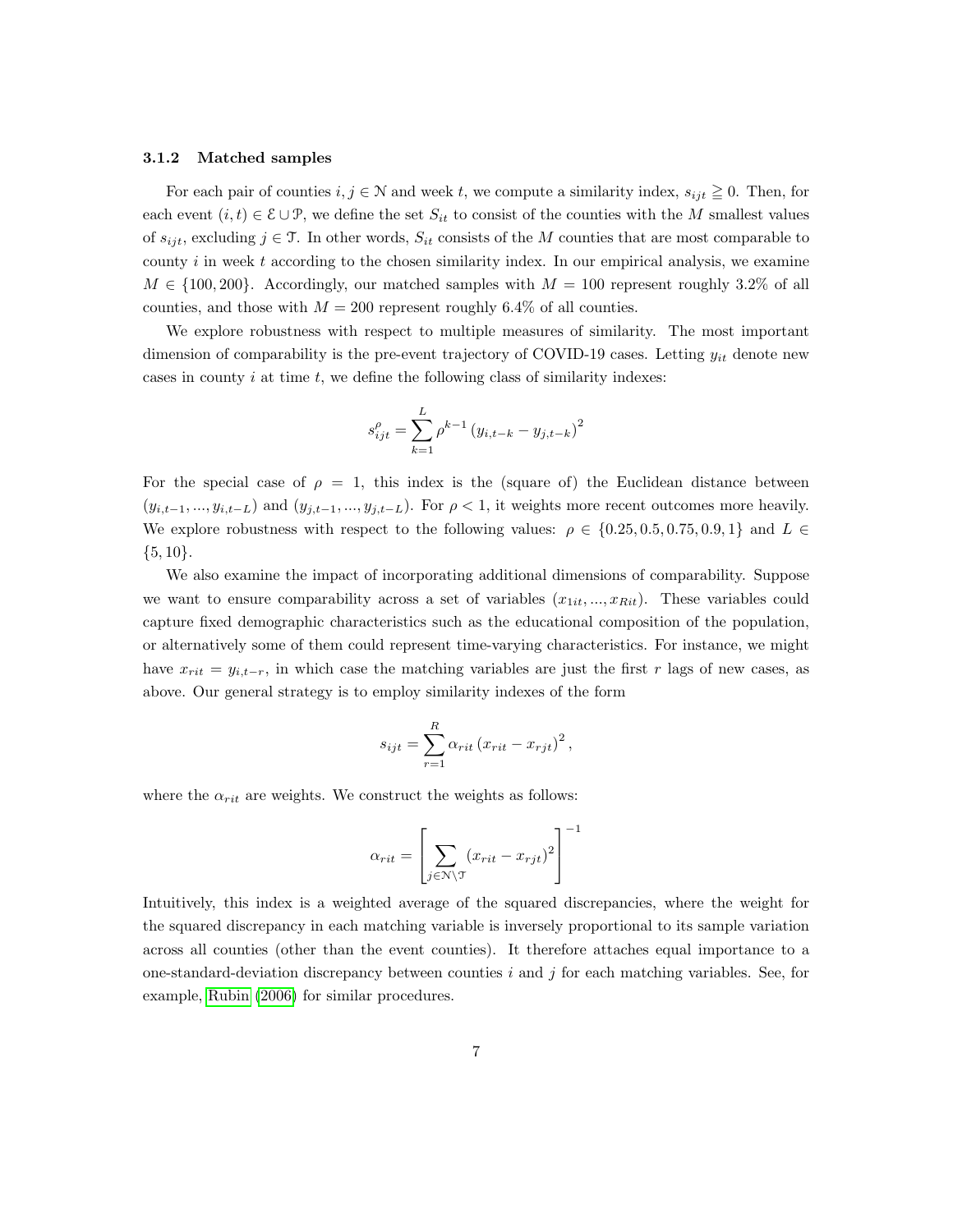#### 3.1.3 Regressions

Because the counties in  $S_{it}$  are not perfect matches for county i at time t, we estimate regressions to adjust for their differences. Specifically, for each event  $(i, t) \in \mathcal{T} \cup \mathcal{P}$  and matched set  $S_{it}$ , we use counties in  $S_{it}$  to estimate an OLS regression relating an outcome variable to a collection of predictors.

For the county  $j$  outcome, we use the total number of new cases following the event or placebo event  $(i, t)$  within an outcome window, t through  $t + w_{it}$ :

$$
Y_{jt}^i = \sum_{w=0}^{w_{it}} y_{j,t+w}
$$

For the actual events, the duration of the outcome window  $(w_{it})$  is equal to the number of weeks for which we have data, truncated at 10. For the placebo events, we set  $w_{it} = 10$ , so that  $Y_{jt}$  measures the total number of new cases in the ten weeks between the placebo event and the event.

Potential predictors include:  $y_{j,t-k}$  (new confirmed COVID-19 cases) for  $k > 0$ , new COVID-19 deaths in periods  $t-k$  for  $k > 0$ , indicators for restrictive policies (mask mandates, shelter-in-place mandates) in periods  $t - k$  for  $k > 0$ , population, percent female, percent 65 and over, percent 29 and younger, percent Black/Indican American/Asian/Native American/Hispanic/White, Trump vote share in 2016, Clinton vote share in 2016, percent foreign born, median household income, percent unemployed, percent less than high school education, percent less than college education, and percent rural.

Running OLS regressions with either 100 or 200 observations and such a large collection of predictors is potentially problematic from the perspective of overfitting. We therefore use the week t data for all counties in  $N \setminus \mathcal{T}$  to estimate LASSO regressions relating  $Y_{jt}^i$  to the complete set of predictors. We adjust the penalty parameter until LASSO selects 10 predictors, and until it selects 20 predictors. For all regressions associated with event  $(i, t)$  involving 100 observations, we use the first group of (10) predictors, while for those involving 200 observations we use the second group of (20) predictors.

#### 3.1.4 Evaluation of treatment effects

For each event  $(i, t)$  and matching counties  $S_{it}$ , we use the resulting regression to compute the fitted value of cumulative new cases within the outcome window for county i,  $\hat{Y}_{it}^i$ . We then compute the standard error of the forecast using the conventional formula:

$$
\sigma_{fit} = \sigma_{it}\sqrt{1 + x_{i,it}(X_{it}'X_{it})^{-1}x_{t,it}},
$$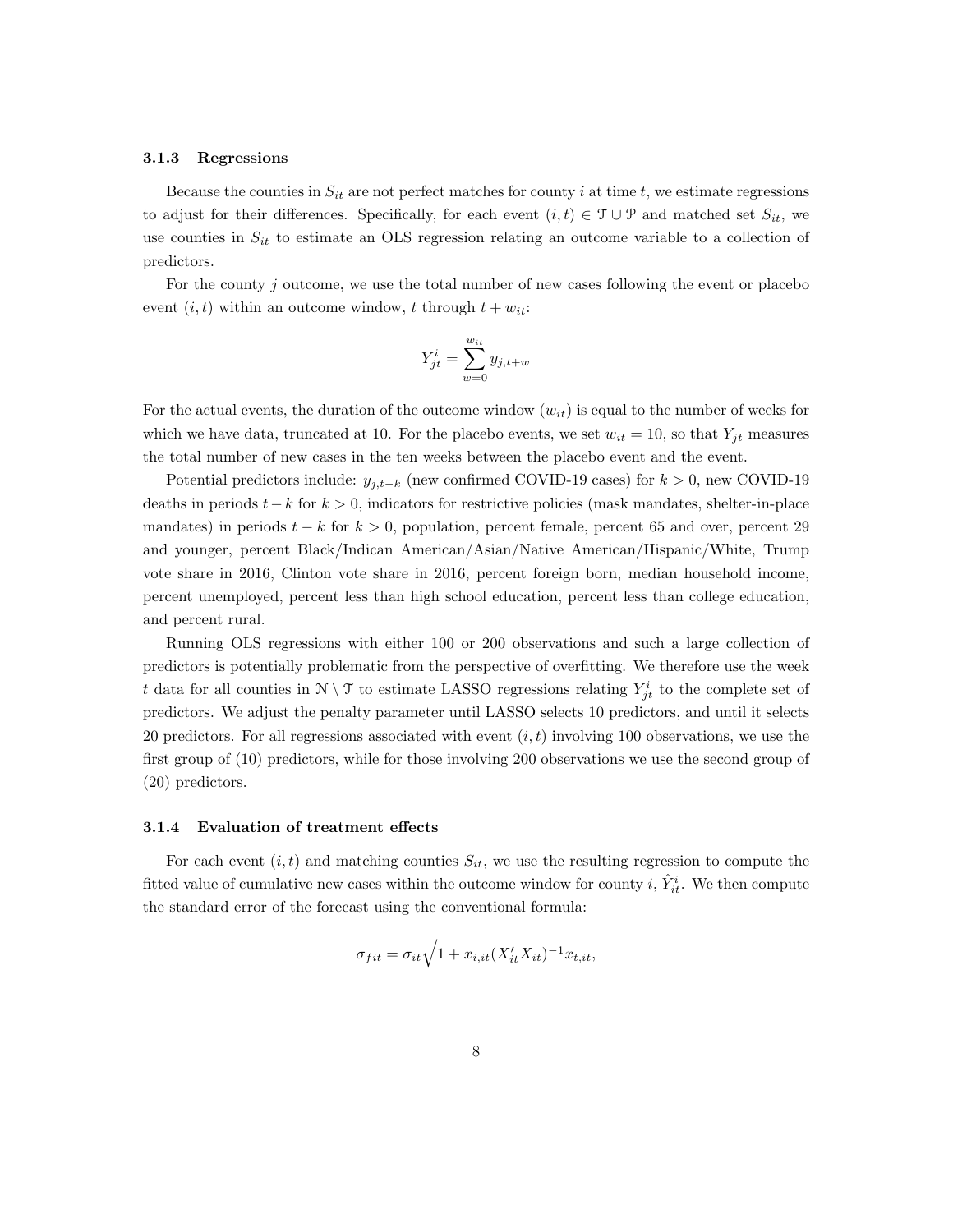where  $\sigma_{fit}$  is the standard error of the forecast for the county i between t and  $t + w_{it}$ ,  $\sigma_{it}$  is the standard error of the regression for event  $(i, t)$ ,  $x_{i, it}$  is the vector of the predictors used in the  $(i, t)$ regression for county i, and  $X_{it}$  is the matrix of predictors used in the  $(i, t)$  regression.

The final step is to compute the average treatment effect across actual events and, separately, across placebo events, along with the associated standard errors. Following standard practice (see, for example, [Borenstein et al.](#page-14-9) [\(2011\)](#page-14-9)), we attach greater weight to counties for which we have more precise predictions. Accordingly, we obtain the average treatment effect for the actual events,  $\mu_A$ , as follows:

$$
\mu_A = \left[ \sum_{i \in \mathfrak{I}} \frac{\left( Y^i_{it} - \hat{Y}^i_{it} \right) }{\sigma_{fit}^2} \right] \left[ \sum_{i \in \mathfrak{I}} \frac{1}{\sigma_{fit}^2} \right]^{-1}
$$

Noting that county populations are non-overlapping, and that there is only limited overlap between the data samples used for the various regressions, it is reasonable to treat the forecasts as roughly independent. Accordingly, the standard error of the estimate is given by

$$
\sigma_A = \left[ \sum_{i \in \mathfrak{T}} \frac{1}{\sigma_{fit}^2} \right]^{-\frac{1}{2}}
$$

So, for example, in the case where the variance of the forecast error is the same for all events  $(\sigma_f)$ , we would have  $\sigma_A = \frac{1}{\sqrt{2}}$  $\frac{1}{N}\sigma_f$ . The calculation of the mean and standard deviation of the treatment effect for the placebo events,  $\mu_P$  and  $\sigma_P$ , proceeds analogously.

### 3.2 Main results

Figure 1 illustrates our results for a base-case variant of our method (shown in blue), as well as one of the variants we explored (shown in red). Estimated average treatment effects for the actual events appear on the left, and estimated average treatment effects for the placebo events appear on the right. The height of each bar represents the incremental number of confirmed cases per hundred-thousand residents and the whiskers represent 95% confidence intervals. For the base case, we use 100 matched counties selected on the basis of simple Euclidean distance for ten weekly lags of confirmed cases per capita. This criterion ensures a close match between the pre-event COVID-19 trajectories in each event county and each county to which we compare it. As the figure shows, the estimated average treatment effect is 332 cases per hundred-thousand residents. Because the standard error of the estimate is just under 90, the 95 percent confident interval ranges from roughly 150 to just over 500 cases per hundred-thousand residents. While this is a broad range, it plainly excludes zero. In contrast, the placebo effect (-49.7) is negative, much smaller in magnitude, and statistically indistinguishable from zero.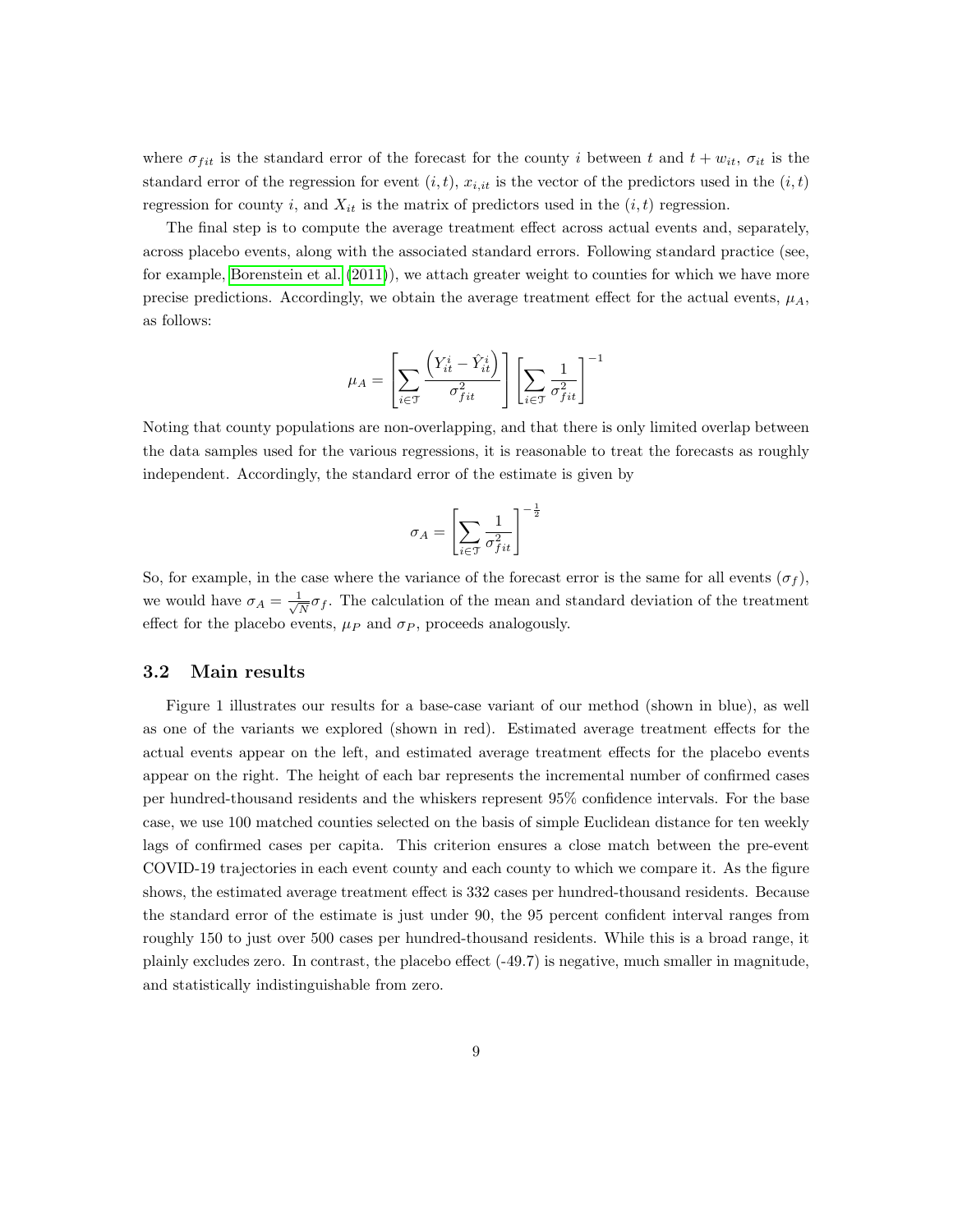For the second set of estimates shown in Figure 1, we identify matching counties based not only on ten weekly lags of confirmed cases per capita, but also on three demographic characteristics: total population, percent less than college educated, and Trump vote share in 2016.<sup>[4](#page-0-0)</sup> Placing weight on other variables inevitably reduces the similarity between the pre-event trajectories of COVID-19 cases between event counties and matched counties. However, we still find evidence of strong treatment effects. As the figure shows, the estimated average treatment effect is 261 confirmed cases per hundred-thousand residents. While the standard errors are a bit larger, zero still lies well outside the 95% confidence interval. In contrast, the placebo effect (-64.8) is once again negative, much smaller in magnitude, and statistically indistinguishable from zero.

Figure 1: Total average treatment effects for the rally events and placebo events, by matching algorithm



Notes: The figure shows the average treatment effect among the 18 treatment counties with at least 4 weeks of data after the rally, either for the actual rally event or for a placebo event 10 weeks before the actual event. Treatment effects are calculated through comparisons with the 100 closest control county matches and when matched either by the unweighted euclidean distance of the 10 most recent lags in terms of new confirmed cases per 100,000 or the weighted distance in terms of cases and demographic characteristics. Error bounds mark the 95% confidence intervals.

Table 2 contains results for 24 variants of our base-case method. As indicated in the first column, we vary the number of weekly lags of cases per capita (5 and 10) used to match counties, the inclusion of demographic variables in the calculation of the similarity index (yes or no), the

<sup>&</sup>lt;sup>4</sup>We have experimented with other combinations of demographic variables. For example, we tried using the three variables that were most often selected in a collection of exploratory LASSO regressions (one for each event data) based on data from all counties. These variables were percent female, percent foreign born, and percent 29 or under. The results were generally similar.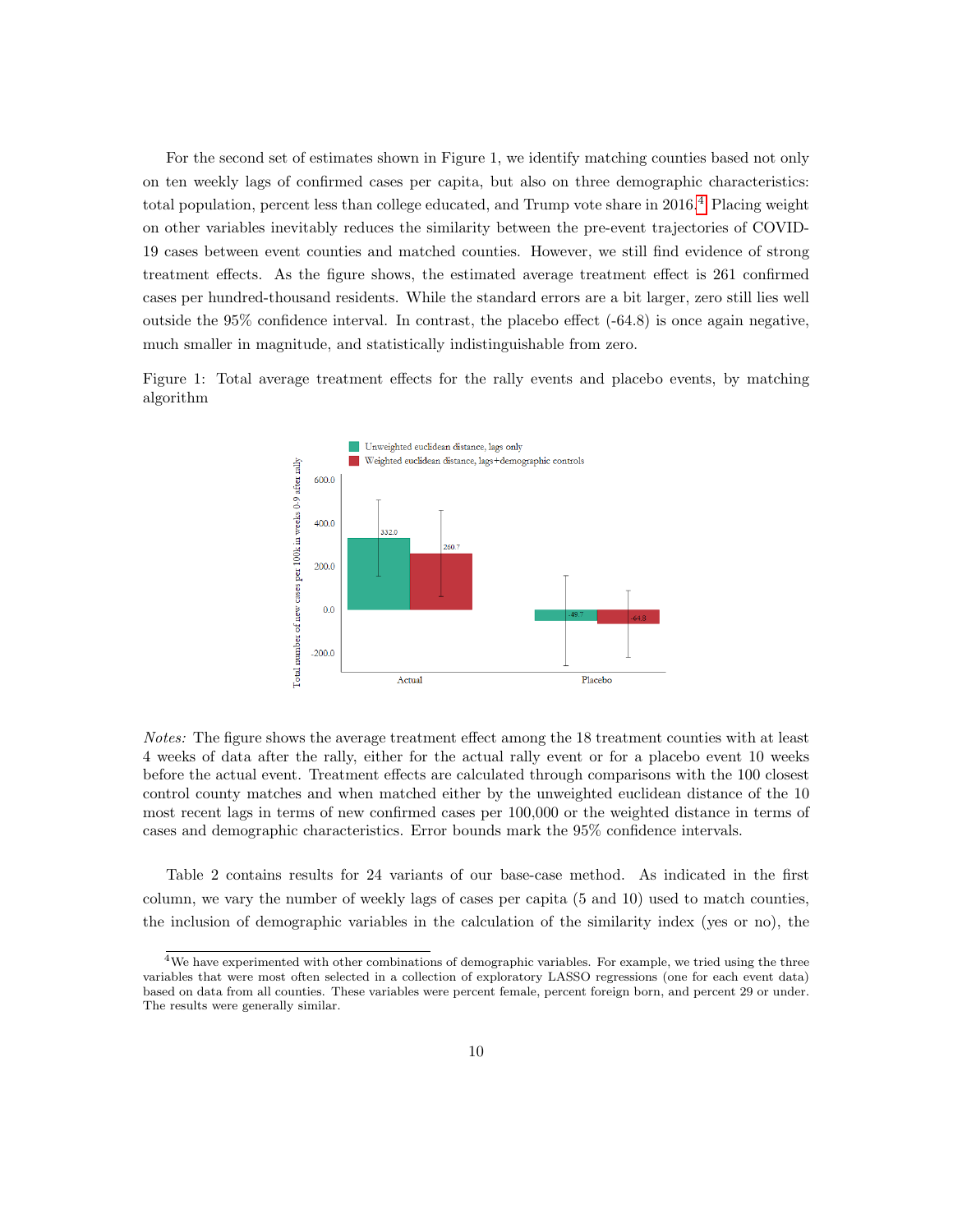weighting across weekly lags of cases per capita, and the number of matched counties (100 and 200). On the whole, the estimates of average treatment effects (shown in column  $(1)$ ) are similar, and in nearly all cases we can reject the null of no effect with 95 percent confidence (based on comparisons with the corresponding standard errors in column (2)). In no case do we find a positive or significant placebo effect (see columns  $(5)$  $(5)$  $(5)$  and  $(6)$ ).<sup>5</sup>

For each variant of our method shown in Table 2, we multiply each county's population by the average treatment effect and divide by 100,000 to obtain an estimate of total incremental confirmed cases for that county. Multiplying by the post-event death rate for the same county, $6$  we obtain an estimate of the total increase in deaths. Summing over counties then yields the estimates of total incremental confirmed cases shown in column (3), and of total incremental deaths in column (4). Our results suggest that the rallies resulted in more than 30,000 incremental cases and likely led to more than 700 deaths.

A possible issue is that the same death rate might not apply to baseline cases and incremental cases. For example, if the increase in confirmed cases were entirely due to a rally-induced increase in the scope of testing, then total deaths might not rise at all. Of course, in that case, the death rate (measured as a fraction of cases) would decline. A differences-in-differences calculation reveals that the discrepancy between the average before-to-after-event change in death rates for event counties and matched counties is statistically insignificant.[7](#page-0-0)

# <span id="page-10-0"></span>4 Further analysis of highly impacted counties

In this section, we corroborate our interpretation of the results presented in Section 3.2 by examining the experience of a few counties which, according to the preceding statistical analysis, were highly impacted by Trump rallies. This deeper dive serves two purposes. First, it ensures that the estimated treatment effects are consistent with other data concerning the experiences of these counties. Second, it allows us to provide additional evidence concerning possible spurious explanations for our findings, including the hypothesis mentioned at the end of the previous section, that measured cases rose after rallies because the rallies caused an increase in testing.

Our supplemental analysis employs data on testing rates (tests per capita) and positivity rates (positive results per test). We focus here on two counties, Winnebago and Marathon, both of which are located in Wisconsin. There are two reasons for this focus. First, these counties consistently yield among the highest discrepancies between predicted and actual cases, and consequently make

<sup>5</sup>As a further robustness test, we also run a variant in which we drop the counties with the highest and lowest treatment effect. In this variant, we estimate an average treatment effect of 213 confirmed cases per 100,000 (SE: 100.6) and a placebo effect of -78 confirmed cases per 100,000 (SE: 119.4).

 $6$ When we have ten weeks of post-event data, we calculate the post-event death rate using seven-week totals, where total confirmed cases are based on weeks through  $t + 6$ , and total deaths are based on weeks  $t + 3$  through  $t + 9$ . When we have less post-event data, we proceed analogously, but with shorter periods for cases and deaths.

 $7$ The differences-in-differences estimate is 0.002, with a standard error of 0.006.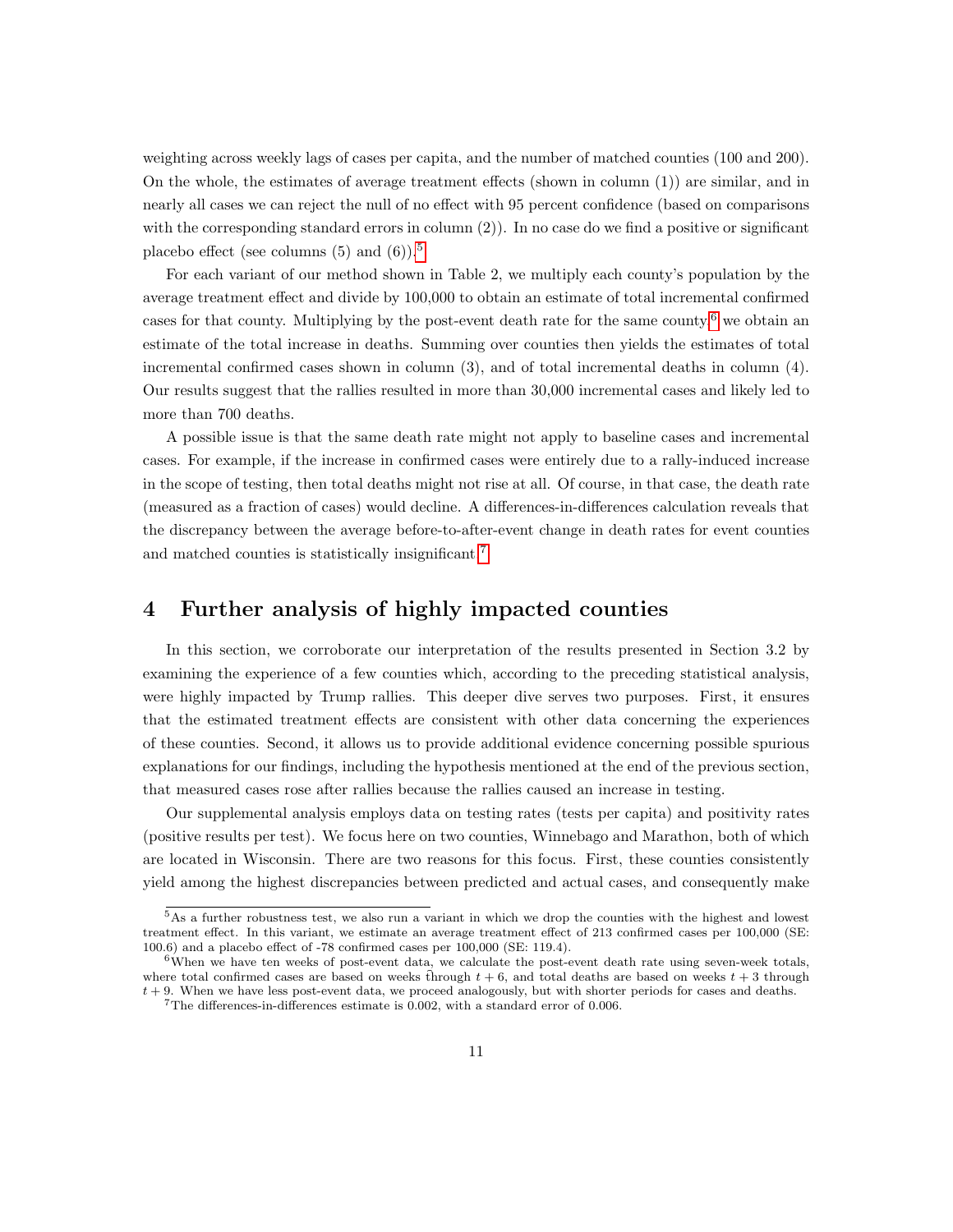|                                  |                   |                  | Placebo                  |                           |                   |                  |
|----------------------------------|-------------------|------------------|--------------------------|---------------------------|-------------------|------------------|
|                                  | <b>ATE</b><br>(1) | SD of ATE<br>(2) | Total incr. cases<br>(3) | Total incr. deaths<br>(4) | <b>ATE</b><br>(5) | SD of ATE<br>(6) |
| 10 lags, $M=100$                 | 332.01            | 89.70            | 38,697                   | 775                       | $-49.65$          | 106.33           |
| $\rho = 0.9$                     | 350.80            | 92.79            | 40,887                   | 819                       | $-33.54$          | 106.80           |
| $\rho = 0.75$                    | 291.23            | 97.71            | 33,944                   | 680                       | $-34.79$          | 111.69           |
| $\rho = 0.5$                     | 271.09            | 104.10           | 31,597                   | 633                       | $-33.34$          | 112.65           |
| $\rho = 0.25$                    | 346.01            | 117.49           | 40,328                   | 807                       | $-24.49$          | 112.91           |
| $10 \text{ lags} + \text{Dems.}$ | 260.66            | 101.51           | 30,381                   | 608                       | $-64.76$          | 78.69            |
| $5 \text{ lags}, M=100$          | 334.03            | 98.46            | 38,933                   | 779                       | $-82.33$          | 108.20           |
| $\rho = 0.9$                     | 320.59            | 101.17           | 37,366                   | 748                       | $-70.95$          | 110.59           |
| $\rho = 0.75$                    | 306.87            | 103.34           | 35,766                   | 716                       | $-78.06$          | 112.23           |
| $\rho = 0.5$                     | 251.43            | 104.95           | 29,305                   | 587                       | $-63.94$          | 111.59           |
| $\rho = 0.25$                    | 347.53            | 123.00           | 40,506                   | 811                       | $-33.40$          | 113.99           |
| $5 \text{ lags} + \text{Dems.}$  | 192.28            | 93.83            | 22,410                   | 449                       | $-77.62$          | 78.68            |
| 10 lags, $M = 200$               | 389.58            | 102.99           | 45,407                   | 909                       | $-101.21$         | 109.50           |
| $\rho = 0.9$                     | 371.10            | 101.10           | 43,253                   | 866                       | $-68.24$          | 109.73           |
| $\rho = 0.75$                    | 332.79            | 99.17            | 38,788                   | 777                       | $-84.00$          | 112.99           |
| $\rho = 0.5$                     | 259.34            | 102.51           | 30,227                   | 605                       | $-84.91$          | 117.06           |
| $\rho = 0.25$                    | 302.60            | 121.68           | 35,269                   | 706                       | $-129.47$         | 120.47           |
| $10 \text{ lags} + \text{Dems}.$ | 195.81            | 112.07           | 22,822                   | 457                       | $-87.61$          | 85.25            |
| $5 \text{ lags}, M=200$          | 289.14            | 106.36           | 33,701                   | 675                       | $-31.80$          | 111.80           |
| $\rho = 0.9$                     | 272.30            | 106.34           | 31,738                   | 635                       | $-24.29$          | 111.97           |
| $\rho = 0.75$                    | 260.71            | 103.63           | 30,387                   | 608                       | $-44.02$          | 116.60           |
| $\rho = 0.5$                     | 285.04            | 107.09           | 33,222                   | 665                       | $-66.33$          | 120.00           |
| $\rho = 0.25$                    | 298.30            | 123.18           | 34,768                   | 696                       | $-121.67$         | 121.99           |
| $5 \text{ lags} + \text{Dems.}$  | 226.44            | 108.45           | 26,392                   | 528                       | $-101.89$         | 82.54            |

Table 2: Average treatment effect in terms of confirmed cases per 100,000

Notes: The table shows the average treatment effect (the standardized mean across counties) in terms of total number of new confirmed cases per 100,000 in weeks 0-9 after the rally, for both the actual and placebo events. The sample includes all counties with at least 4 weeks of data after the rally. The total incremental confirmed cases is the sum of the incremental cases across all treatment counties. The incremental deaths for county  $i$  is the product of the total number of incremental cases in county  $i$  and the death rate in county  $i$  after the rally (week 0-9). The total incremental deaths is the sum of the incremental deaths across all treatment counties.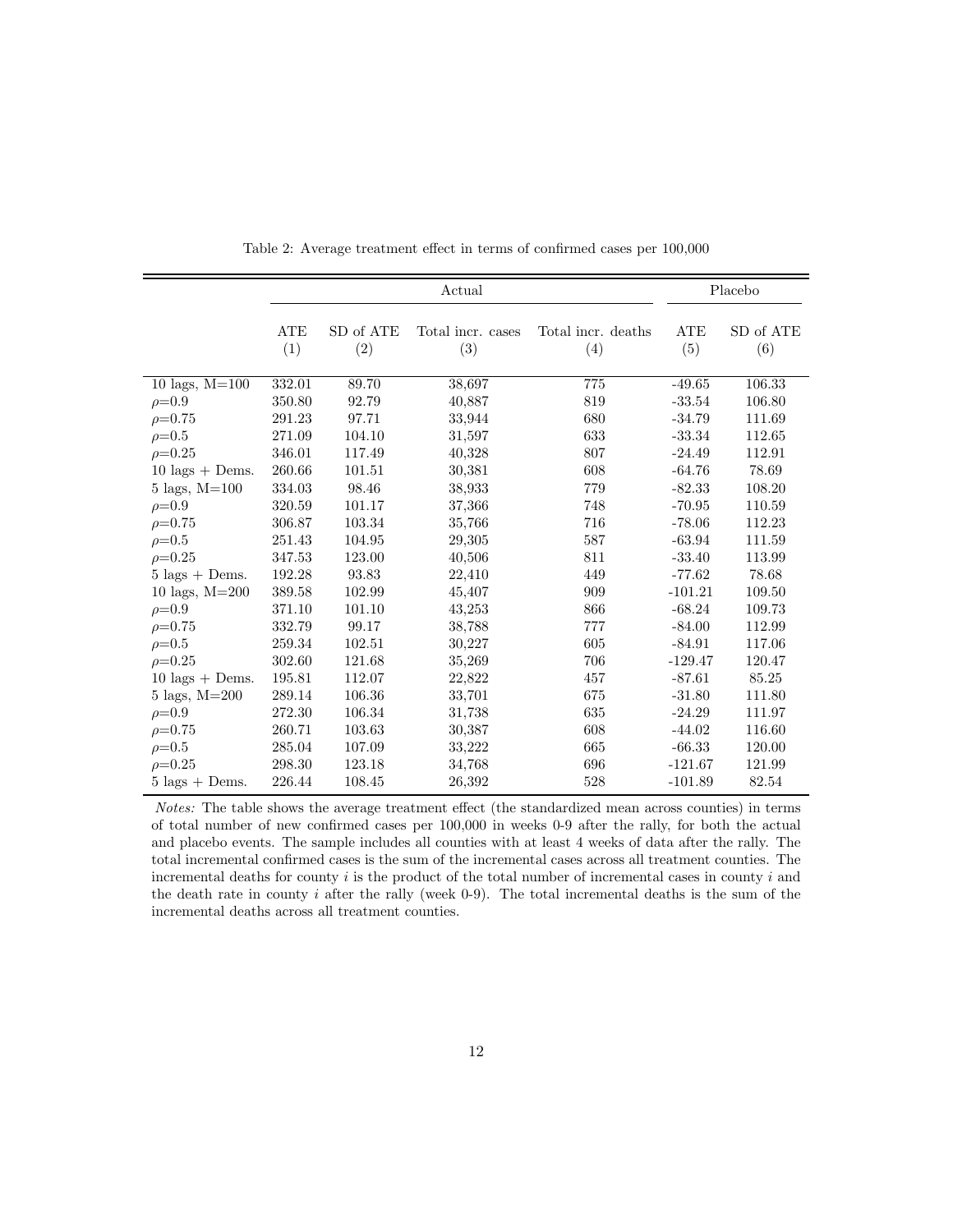important contributions to our estimated average treatment effects. Corroboration with other data is therefore particularly impactful for these counties. Second, county-level COVID-19 testing data are readily available for Wisconsin.

Figure 3 shows time series for testing rates and test positivity rates for Marathon (Panel A), Winnebago (Panel B), and the rest of Wisconsin (Panel C). In each panel, the scale for tests per 100,000 residents is on the left, and the scale for the positivity rate is on the right. The vertical lines in all three panels indicate the last pre-event week for Marathon county and for Winnebago. One striking feature of these figures is the sharp statewide increase in testing in the second to last week of our sample. Similar increases in testing also occurred in the two individual counties.

More interesting patterns emerge when we direct our attention to earlier weeks. Looking at Panels A and B, we see that in both rally counties, positivity rates rose sharply and quickly after the rally despite displaying no upward trend prior to the rally. For Marathon county, the increase in positivity rates started immediately after the rally and continued to climb sharply for several weeks. For Winnebago county, positivity rates roughly doubled over the first four weeks, and then continued to climb sharply. Testing did not rise immediately in either county. Increases in testing followed increases in positivity rates with a lag. Wider testing ultimately brought positivity rates down, but they remained above their original levels. These patterns are consistent with the hypothesis that the treatment effects measured in the previous section reflect an increase in the incidence of the disease, and are inconsistent with the view that wider testing led to increased detection of cases that would have occurred without the rally.

Panel C shows the aggregate results for Wisconsin counties other than Marathon and Winnebago. Notice that we do not see comparable spikes in test positivity rates after the dates of the two rallies.

# <span id="page-12-0"></span>5 Conclusions

Our analysis strongly supports the warnings and recommendations of public health officials concerning the risk of COVID-19 transmission at large group gatherings, particularly when the degree of compliance with guidelines concerning the use of masks and social distancing is low. The communities in which Trump rallies took place paid a high price in terms of disease and death.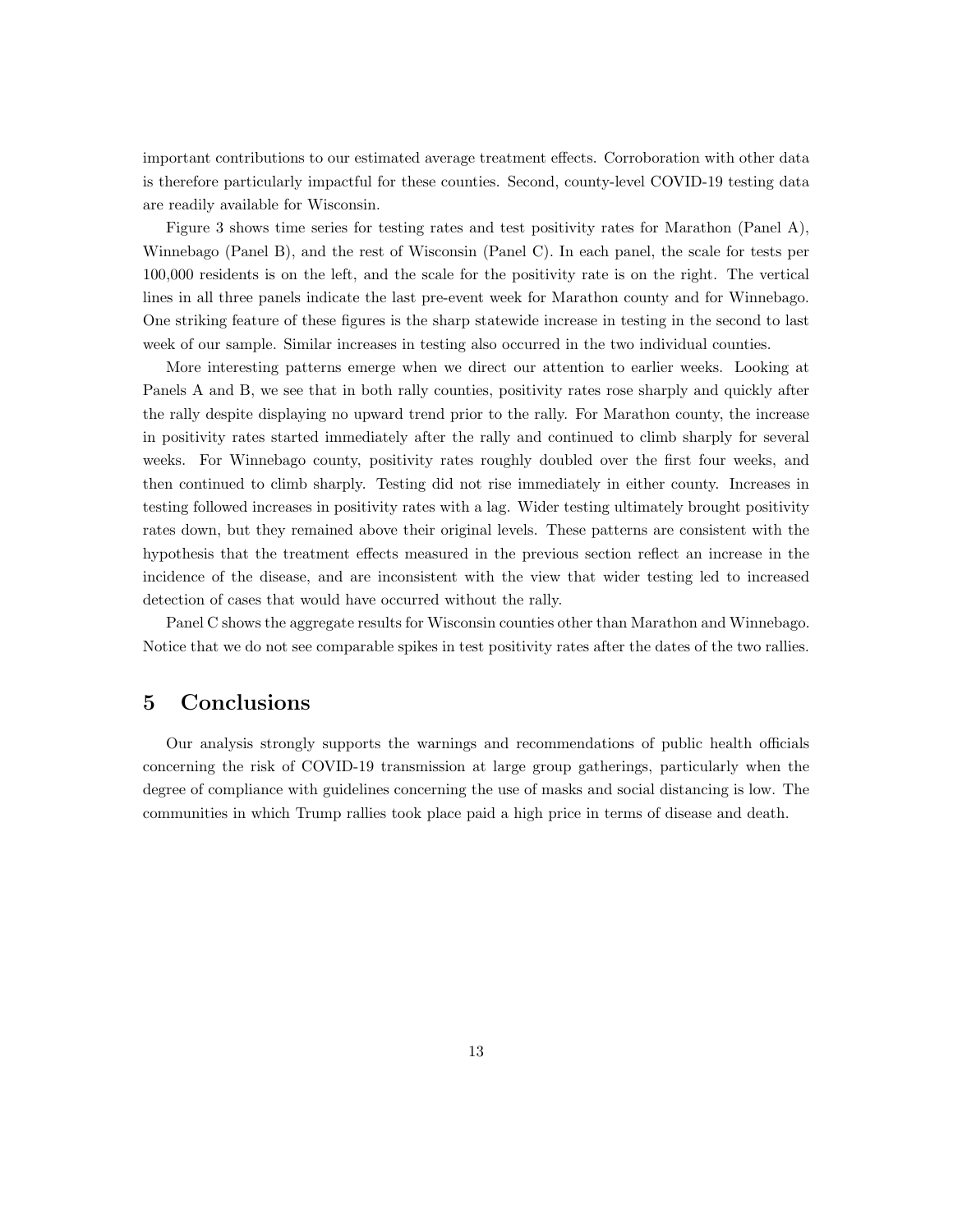### - Tests<br>- Positivity Rate 5000 4000 Tests per 100k 3000 2000 1000  $\overline{\mathbf{0}}$  $2020w14$  $2020w40$ 2020w22 2020w31 Week of the Year

Panel A: Marathon





Panel C: Other Wisconsin counties



Notes: This figure shows the total new tests per 100,000 per week as well as the mean positivity rate per week. 14